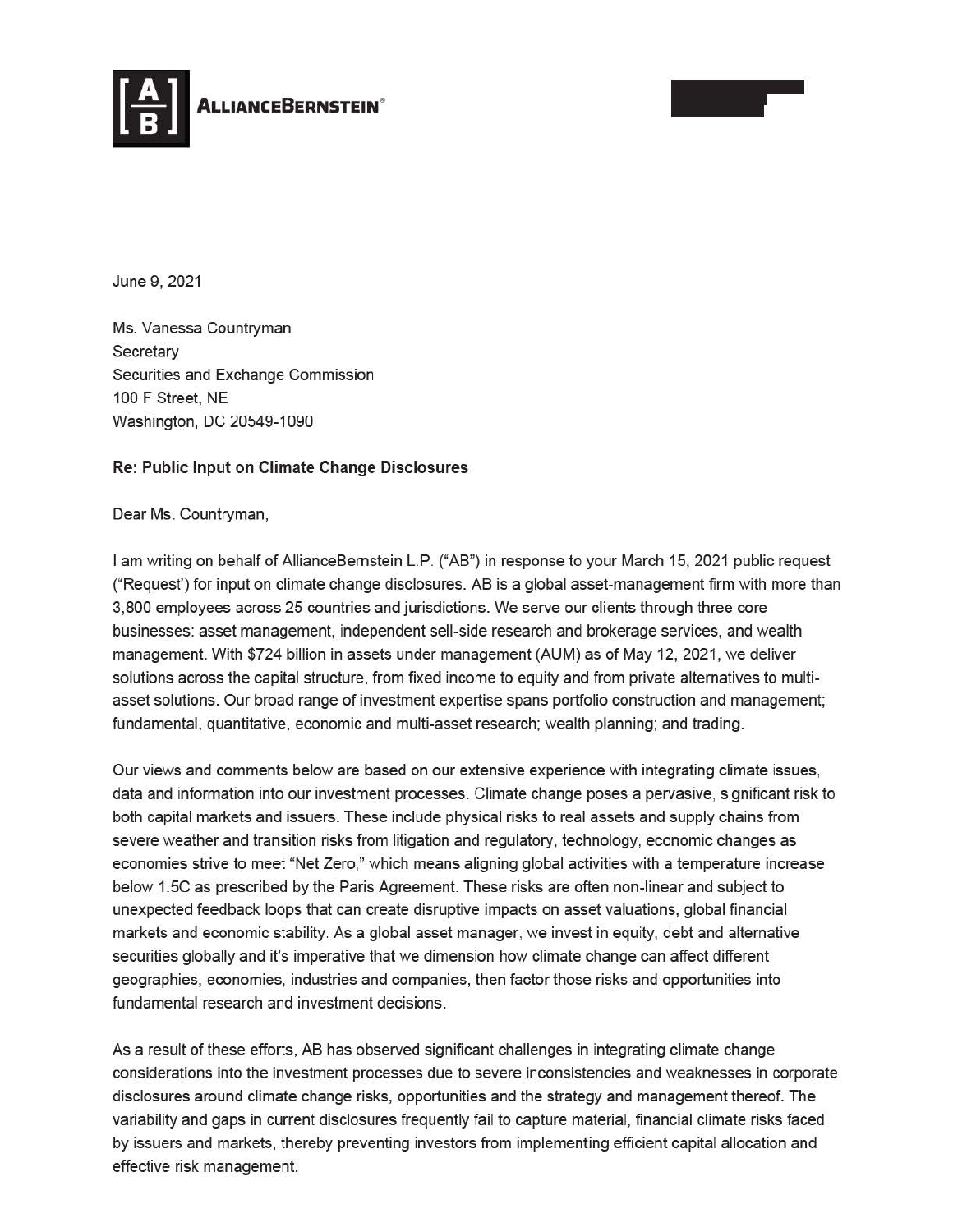

To function effectively, capital narkets participants need transparent and comprehensive, decision-useful ald and combarable data from a from a from a from a from all enterprises in the relation of the mounted parage related disclosure at scale will provide investors and companies the information needed to - climate allocate capital efficiently and in a manner that reduces risk and financial shocks or disruptions. To be Isions also associated with climate as fundamental financial financial financial financial financial financial factors that impact company cash flows and the valuation investors attribute to those cash flows. are all Regulatory changes, physical risks, and changing consumer decision criteria and preferences factors that asset managers need to understand and integrate into their investment processes to make optimal investment decisions on behalf of their clients.

As investors, we seek to motivate and engage issuers to manage climate change risk and opportunity in their operations, management, strategies, products and services, and to hold boards and management accountable for performance in this area. Climate change disclosures currently do not support, and often undermine, the evaluation functioning of the effective functioning of capital narkets. To that end, we support the SEC's initiative to evaluate and further enhance disclosure rules to promote the as disclosure of constant, comparable and reliable incident information related to climate change in CEC has always supported full and fair disclosure and focused on protecting investors, and we believe the SEC must view climate change as a topic where more disclosure is necessary to ensure investors receive tnemts our prissuers on climate that is matterial to material to may be independent and actual that included decisions. Additionally, the SEC is tasked with ensuring effective functioning of capital markets, and we believe robust climate disclosure would further enable regulators to more efficiently address and prepare for emerging climate-related issues that could cause climate-related financial market shocks that may have significant consequences for issuers, investors and shareholders.

AB is attiliated with several organization and actorius the Resbours or the Reduest including the Securities Industry and Financial Markets Association, Ceres, the Investment Company Institute, the UN Principles on Responsible Investment and the Council of Institutional Investors. While we generally stright and highly encourage the SEC to consider these organizations' responses, this letter highlights the climate change disclosure elements that AB believes the SEC should in the munimum, include in its requirements:

Focus on quantitative, comparable, national disclosure. At this stage, AB recommends that the SEC mandate a set of core metrics that are industry and sector agnostic accompanied by additional industry-specific guidance for issuers in emissions intensive sectors, such as energy, transportance on a buy , with a view towards developing guidance for additional sectors over the next three years. utilities Quantitative disclosures should be required to be accompanied by relevant information on methodologies suful, finally material material material information. Useful, financial material core metrics that the SEC should require include:

a. Greenhouse Gas ("GHG") Emissions broken out by Scopes 1, 2 and 3 as defined by the Greenhouse Gas Protocol;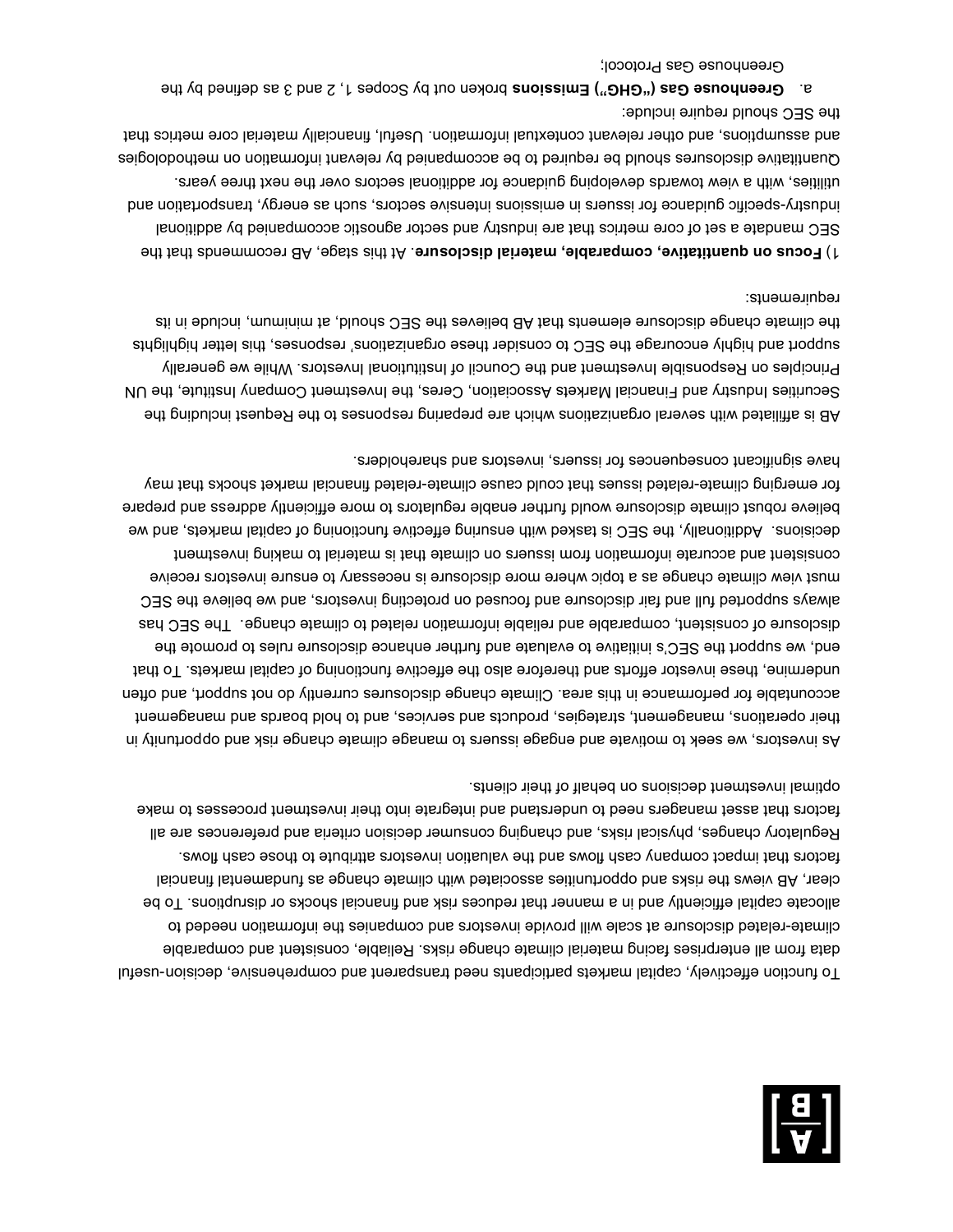

- b. **Internal GHG Pricing,** including how this primition be is derived and used in the issuer's strategy, planning, capital allocation and operational decisions. Please see the Ceres response dated June 9, 2021 to the Request for more information and rationale on Internal GHG Pricing.
- Please see the Core Metrics **ity. Weighted Average Carbon Intens** and **Carbon Footprint** c. Disclosure section of the SIFMA response dated June 11, 2021 to the Request for more information on these metrics.
- Quantitative information on the company's operations and supply chain, including supplier d. identification, operations and supplier locations globally and supplier tiering in terms of volumes and priority in the issuer's business.
- e. Scenario Analysis tart standard the assumption the assumptions, parameters and inputs beth same seed cerestions and here cores are census of the seed ceres' response dated June 9, 2021 to the Request for more information, rederences and rationale on Scenario Analysis.
- f. Gapital Expenditure disclosure that requires issuers to provide a breakdown of current and planned capital expenditures related to abdressing phisical and transition risks and opportunities arising from climate change.

The SEC should incorporate climate-related disclosures rules into Regulation S-K, particularly as they pertain to 10-K disclosures. Please see references to Regulation S-K throughout Ceres' response to the Request for more information.

**2) Coordinate globally to ensure consistency with other regulatory regimes and leverage existing,** Collaborating with regulators and industry **internationally recognized frameworks and standards.**  poqies that are sheep developing or implementing climate-related disclosure reduirements and using existing frameworks as reference points will allow the SEC to leverage years of research and experience in this area. Specifically, AB encourages the SEC to:

- **on Task Force Incorporate the recommendations of the Financial Stability Board's a.** . The TCFD **related Financial Disclosures (TCFD) into its disclosure requirements - Climate** recommendations have garnered support from more than 2,000 companies and investors, including AB, as disclosure against the recommendations provide critical information for investors that allows us to effectively allocate capital and manage risk. Regulators and government agencies from several major economies have also begun to structure climate disclosure s companies requirements based upon the TCFD recommendational values which address companies' share risk exposure, scenario analysis, governance, strategies, metrics and targets<sup>1</sup>.
- **b.** Coordinate with regulario golobally on rapidly evolving regulations around climate disclosures, ent bus elds and thus with a view to many comparable and thus with a view to thim decision useful for investors. Consistency in disclosure requirements and definitions will alleviate compliance costs for issuers, which is also to the benefit of investors. Finally, engagement with other regulators will also provide the SEC with the opportunity to learn from approaches that have not worked, and thus avoid those issues in its own rulemaking.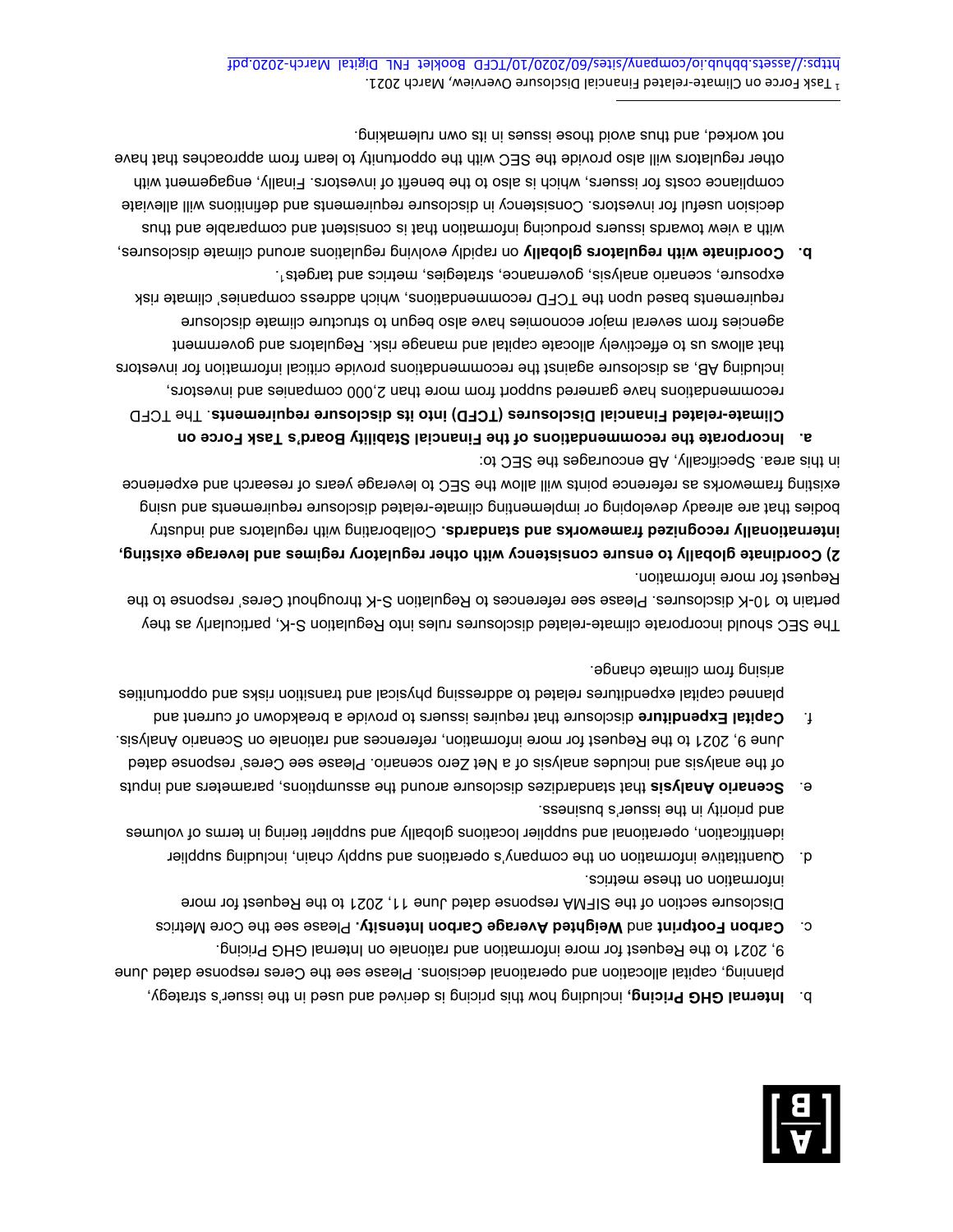

to **Leverage the existing work of standard and framework setting bodies to inform guidance** and potential rulemaking at the sector and industry level. In particular, the SEC should review the 77 Industry Standards developed by the Sustainability Accounting Standards Board ("SASB") over several years of industry and investor consultation,<sup>2</sup> as well as the TCFD's sector-specific financial issuers. - guidance for financial and non The SEC should also engage with the five 3 gratio and refreque that superstanding to develop a comprehensive climate-related reporting sti of this work into its system of the system for the section in the section in the set of unito its own climate disclosure requirements. The five standard setters are comprised of CDP, the Climate Disclosure Standards Board, the Global Reporting Initiative, International Integrated Reporting Council and SASB.4

**n disclosure and external assurance requirements and provide safe harbor for estimates 3) Phase i** and data that is outside of issuers' control or is currently unreliable. This approach will encourage the challenges they reliability, in reliability, in reliability, in reliable the challenges they face in reliab collection and calculation of climate data from third parties and counterparties. We recognize that collecting and reporting this data is not easy and not costless to companies and other issuers. However, the benefits to lind and show that cost, and a phase-in period for disclosure should mitigate the burden to issuers.

related disclosure impacts investor voting and investment decisions, the SEC should - Since climate reliability of such disclosures. However, AB and the such disclosures. However, AB also recognizes that significant progress and expertise in climate change and related disclosure needs to be developed by investors, auditors and issuers and therefore recommends that the SEC phase in an auditing requirement over the next 3 years. Please see section 2, item B of SIFMA's response dated June 11, 2021 to the Fequest for more information on phase-in recommendations and external assurance.

AB welcomes the SEC's ethors to facilitate useful climate change disclosure, and believes the Commission has a critical role to play in the ongoing global dialogue on this issue as it relates to the efficient functioning of global capital markets. We highly encourage the SEC to continue engaging stamilo to ensue, as the will help reveal and drive consensus and the critical users of climate change disclosure. AB sincerely appreciate the opportunity to provide our recommendations and your consideration of our perspective. Our believe the recommendations and we will support the SEC's efforts in this area and would we also accome and coupled to appropre these with the SEC's staff. Please feel free to or Sara reach out to Michelle Dunstan at the Michelle Dunstan at the Michelle Dunstan at the Michelle Dunstan at the Michelle Dunstan at the Michelle Dunstan at the Michelle Dunstan at the Michelle Dunstan at the Michelle

Rosner at

<sup>2</sup> https://www.sasb.org/standard.com/standards/standard/space-scandard/ Space S

 $3$  relatives, Tau and Disclosures, Disclosures, Disclosures, Proprenting the Papacial Disclosures, Puncanations  $\epsilon$ https://asts.bbhub.company/group/07/070202/09/2020/2020/01/dundd.company/sites/ .0S0S 19dmetqe2 ,metevensive Corporate Reporting System , September 2020.

system/ - reporting - corporate - comprehensive - a- ards tow - https://www.sasb.org/blog/progress